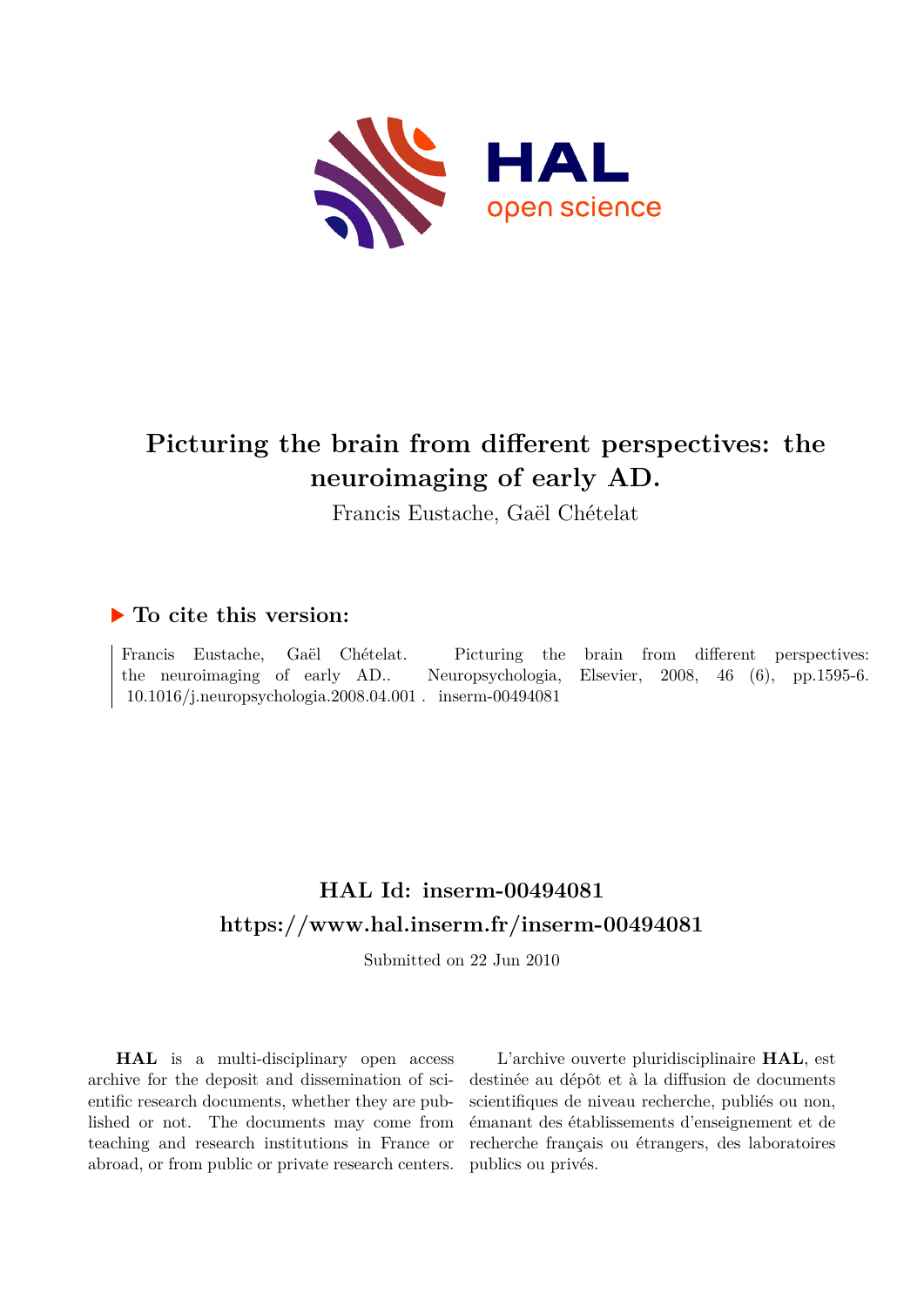## EDITORIAL

Picturing the brain from different perspectives: the neuroimaging of early AD

The last 150 years have witnessed dramatic improvements in the field of what we now call *Neuropsychology*. The description of the clinical and cognitive signs of specific brain diseases, as well as our understanding of normal brain function have been considerably improved, thanks to research ranging from anatomoclinical studies to experimental psychology paradigms applied both to patients with brain lesions and to healthy subjects. In the field of dementia, since Dr Alois Alzheimer presented his first case of the eponymous disorder (Alzheimer, 1907; Jucker, Beyreuther, Haass, Nitsch, & Christen, 2006) roughly a century ago, studies of Alzheimer's disease (AD) have allowed us to characterize the cognitive deficits associated with this neurodegenerative disease far more accurately, thereby improving its diagnosis. These studies have also informed the modelling of memory (Eustache & Desgranges, 2008) and other cognitive functions, such as language, executive functions, control of behaviour and social cognition (Hodges, 2006). Research in this area has had a chequered history, with a sixty-year period of relative indifference giving way to a sudden wave of enthusiasm in the early 1980s, bringing together scientists from many disciplines and generating a huge amount of knowledge with a considerable societal impact.

Cognitive neuropsychology has been the driving force behind this reawakening of interest, allowing for a better understanding of the preserved and impaired cognitive processes/systems in the very early stages of different neurodegenerative diseases, through highly informative and comparative approaches. We now know, for instance, that AD is typically characterized by early and marked deficits in episodic memory, whereas other memory systems (such as procedural memory) remain relatively preserved until a far later stage in the disease (Heindel, Salmon, Shults, Walicke, & Butters, 1989). Regarding episodic memory, detailed neuropsychological assessments have revealed that deficits not only concern the retrieval of information, but also its encoding (Gainotti & Marra, 1994). By contrast, memory decline related to normal ageing would appear to stem mainly from retrieval difficulties. These contrasting profiles of memory deficits are particularly important, as they may make it easier to distinguish between normal and pathological ageing. A better understanding of the very early cerebral and cognitive impairments and their mechanisms would contribute to earlier diagnosis of AD and lead to fresh developments in therapeutic intervention strategies. As such, it would constitute a decisive breakthrough from a social, financial and scientific standpoint.

Over the last thirty years, the field of neuropsychology has witnessed considerable developments in cognitive assessments, with the introduction of computerized techniques and virtual reality, together with the emergence of anatomical and functional neuroimaging methods. This decisive shift in methodologies has been parallelled by an impressive growth in our knowledge about cerebral impairments related to brain diseases, including AD. As the disease progresses, the brain changes: it becomes atrophied, its metabolism declines, its resting-state and task-induced activity drops, amyloid deposits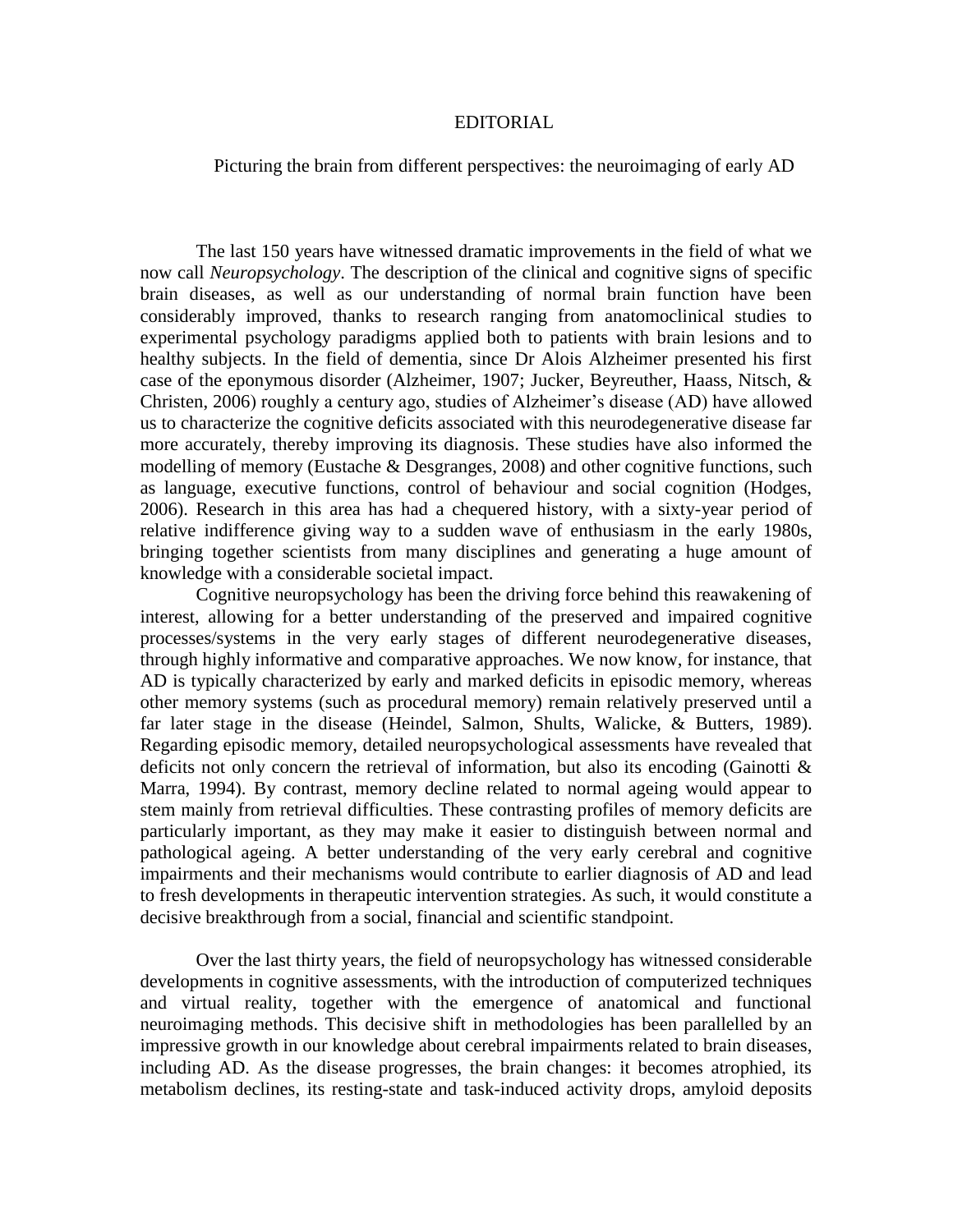accumulate, brain alpha rhythm amplitude decreases, cholinergic neurotransmission is impaired, etc.

Interestingly, AD-associated changes are not solely characterized by declines, as there are also signs that the brain puts up varied forms of resistance to this attack. There is evidence of increased brain activity in some areas, upregulation of certain neurotransmission systems and additional recruitment of relatively preserved brain regions that may reflect compensatory attempts. Over and above the fact that this brings a positive message amidst all the doom and gloom of the pathological events, these enhancements are particularly interesting, as they represent the brain's natural and ecological defence mechanisms in response to injury, which could inspire future pharmacological or nonpharmacological interventions. Moreover, they provide useful information about the physiological mechanisms of brain function and plasticity. Thus, despite the shift in methodologies, neuropsychology continues to pursue the same target as ever, studying brain pathology in order to gain a better understanding not only of the diseased brain but also of normal brain function.

This special issue focuses on early AD, with the specific objective of highlighting the way in which different yet complementary neuroimaging approaches each offer invaluable insight into AD-related brain changes. Although it does not claim to be exhaustive, it does seek to provide a comprehensive overview of the disease, presenting a wide range of points of view via different neuroimaging techniques, from the earliest and most widely-used methods employed to study cognitive deficits, such as EEG, structural and functional MRI and resting-state FDG-PET, to more recent techniques such as diffusion tensor imaging, novel ways of using tried and tested techniques and new data analysis methods, allowing us to explore neuronal integrity and connectivity, specific neurotransmitter systems, and amyloid plaque and tau tangle deposition.

Thus, the profile of early brain atrophy and its progression over the course of AD are detailed in the review by Apostolova et al., as well as in the original papers by Chételat et al., detailing hippocampal changes, and Schott et al., assessing the correlations with neuropsychological decline. Resting-state FDG-PET changes and their relationship with cognitive deterioration are described in the review by Salmon et al. and the study by Giffard et al., while Herholz et al. present an overview of the impairment of cholinergic neurotransmission in the very early stages of AD. The review by Dickerson and Sperling focuses on fMRI findings for the hippocampus in early AD, tackling the notion of compensation, while the original contribution from Trivedi et al. investigates the effect of AD risk factors on brain activity, analyzing fMRI data from a large sample of cognitively healthy individuals. Liu et al.'s review and Persson et al.'s study focus on the effect of AD on the default-mode network, adopting several different approaches, including deactivations, resting-state fMRI, functional connectivity and synchrony, illustrating the wealth of this recently developed and extremely promising topic. Structural connectivity impairments due to AD are studied using diffusion tensor imaging in the paper by Fellgiebel et al., while the original contribution from Babiloni et al. introduces the area of EEG research and illustrates the potential of multimodal neuroimaging approaches. Last but not least, the exciting developments in PET amyloidimaging tracers are explored in the review by Nordberg et al. and in the original research by Villemagne et al., which highlights the relationship between amyloid deposition and cognitive change.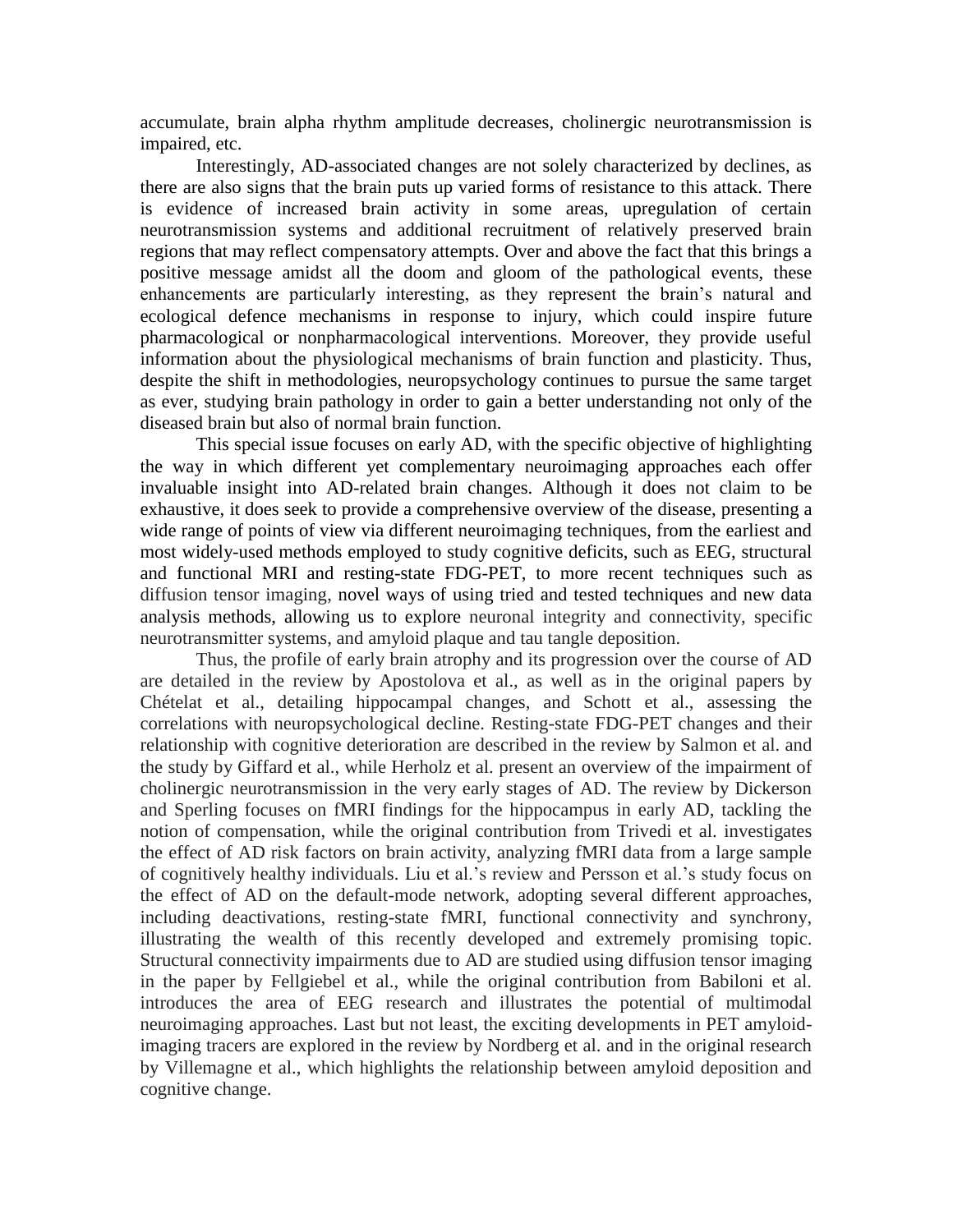This attempt to provide an overview of the various manifestations of the disease is just the start of efforts to fit together the different pieces of the jigsaw puzzle in order to gain a more complete picture of the disease that may help us to understand its underlying mechanisms. Following the era in which the emphasis was very much on describing the clinical, cognitive and behavioural signs of the disease, the last two decades have been marked by the incredibly rapid development of neuroimaging techniques and the gradual establishment of relationships between neuroimaging and cognitive manifestations. The time has now come to combine complementary neuroimaging findings. While there have already been some tentative attempts at an integrative model (e.g. Buckner et al., 2005), longitudinal multimodal studies are now needed if we are to enhance our understanding of these AD-related changes still further and effectively gauge the impact of new and promising treatments.

Francis Eustache & Gaël Chételat

Inserm - EPHE - Université de Caen Basse Normandie

Unité de Recherche U923 *"Neuropsychologie Cognitive et* 

*Neuroanatomie Fonctionnelle de la Mémoire Humaine"*

Laboratoire de Neuropsychologie CHU, Avenue de la Côte de Nacre 14033 - Caen cedex Tel : +33231065197

Fax : +33231065198 email: [neuropsycho@chu-caen.fr](mailto:neuropsycho@chu-caen.fr) URL: emi.cyceron.fr

Inserm - EPHE - Université de Caen Basse Normandie Unité de Recherche U923 Centre Cyceron Bd H. Becquerel BP 5229 14074 CAEN Cedex Tel : +33231470107 Fax : +33231470275 email: [chetelat@cyceron.fr](mailto:chetelat@cyceron.fr)

Alzheimer, A. (1907). Uber eine eigenartige Erkrankung der Hirinde. *Allgemeine Zeitschrift für Psychiatrie und psychisch-Gerichtliche Medizin, 64,* 146-148.

Jucker, M., Beyreuther, K., Haass, C., Nitsch, R., & Christen, Y. (2006). *Alzheimer: 100 Years and Beyond.* Berlin Heidelberg: Springer.

Eustache, F., & Desgranges, B. (2008). MNESIS: Towards the Integration of Current Multisystem Models of Memory. *Neuropsychology review*, in Press.

Hodges, J.R. (2006). Alzheimer's centennial legacy: origins, landmarks and the current status of knowledge concerning cognitive aspects. *Brain*, 129(Pt 11), 2811-2822.

Heindel, W.C., Salmon, D.P., Shults, C.W., Walicke, P.A., & Butters, N. (1989). Neuropsychological evidence for multiple implicit memory systems: a comparison of